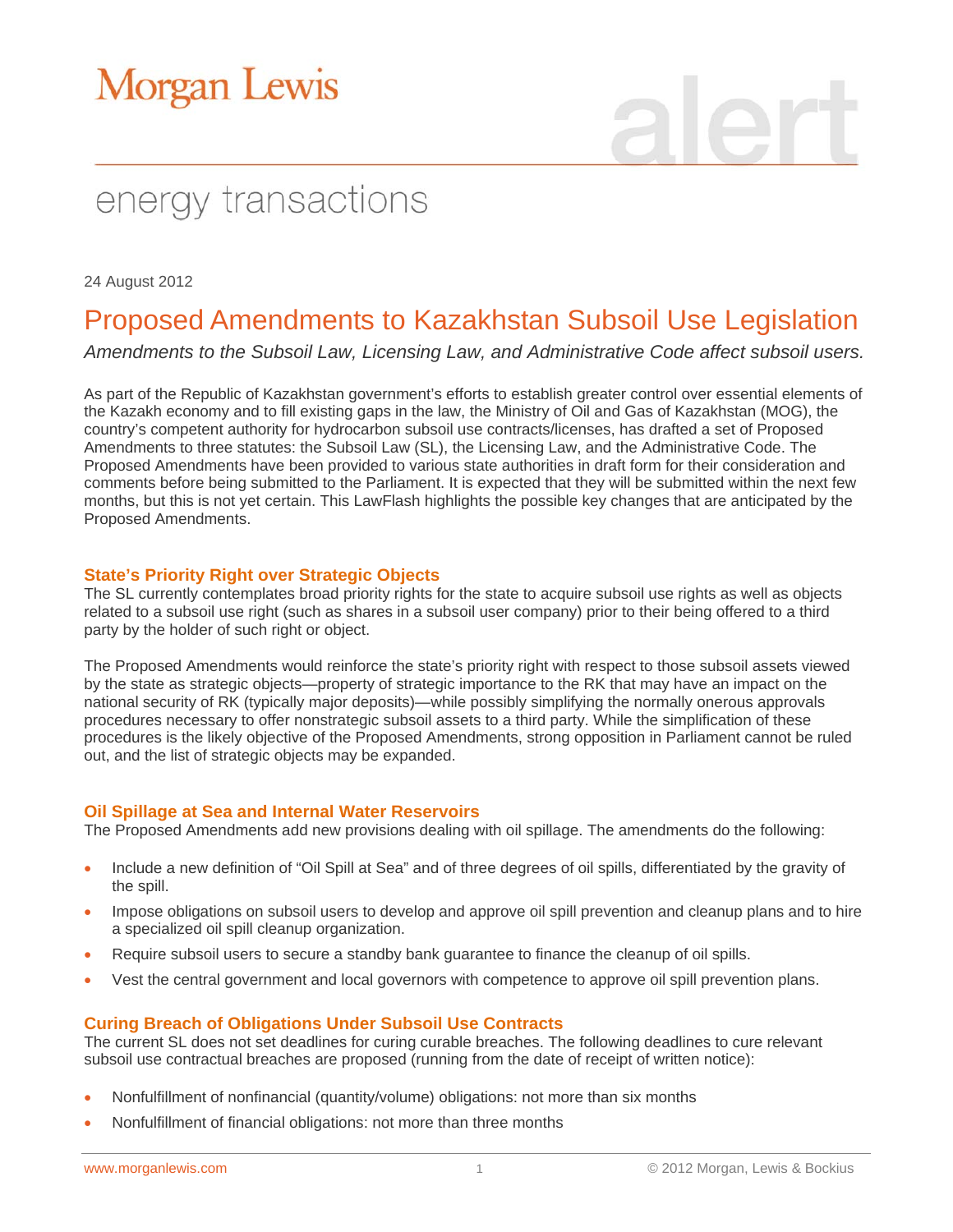### **Morgan Lewis**

Nonfulfillment of other contractual obligations: not more than one month

#### **Trust Management Over Forced Relinquished Assets**

Under the current SL regime, subsoil contracts are transferred upon termination to a government-appointed trust manager. The amended SL will outline the following aspects of this asset transfer:

- Time frame for the transfer to trust management
- Liability for damages and losses during the period between the relinquishment of the asset and appointment of the trust manager
- Types of expenses that must be reimbursed to the previous owner of the subsoil rights
- Trust manager's fee
- Assignment of trust management to the trust manager's subsidiary
- Exemption for the trust manager to be able to operate without license(s) for a period of up to six months, during which time it must apply for rights to such license(s)

#### **Other Proposed Amendments**

- **Administrative liability.** If amended, the Administrative Code may establish separate administrative liability for, *inter alia*, (i) noncompliance with the terms of project documents, (ii) violation of statutory requirements as to construction and exploitation of artificial islands and other facilities at sea, and (iii) unauthorized gas flaring. MOG will have additional law enforcement authority over subsoil-use-related administrative violations.
- **Additional funding dedicated to environmental cleanup.** The subsoil user may have to secure additional funding if the amounts in the so-called liquidation fund are not sufficient to eliminate the consequences associated with the subsoil use. Information regarding the liquidation fund must be included in the application for waiver of the state's priority right in the event of a subsoil right transfer.
- **Insurance.** An exhaustive list of risks to be insured against by the subsoil user will be provided in the SL.
- **Author's supervision.** Organizations that develop project documents may have the obligation to supervise the implementation by the subsoil users of the project documents. Their implementation report would need to be attached to the subsoil users' work program implementation report.
- **Review of feasibility studies.** Clarification will be provided as to the role of the Ministry of Economic Development and Trade as the competent body responsible to conduct the economic review of feasibility studies.

#### **Contacts**

If you have any questions or would like more information on the issues discussed in this LawFlash, please contact the following Morgan Lewis attorneys:

#### **Almaty**

| Aset A. Shyngyssov   | +7 727 250 7575 | ashyngyssov@morganlewis.com  |
|----------------------|-----------------|------------------------------|
| Klara A. Nurgaziyeva | +7 727 250 7575 | knurgaziyeva@morganlewis.com |

#### About Morgan, Lewis & Bockius

With 24 offices across the United States, Europe, and Asia, Morgan Lewis provides comprehensive litigation, corporate, transactional, regulatory, intellectual property, and labor and employment legal services to clients of all sizes—from globally established industry leaders to just-conceived start-ups. Our international team of lawyers, patent agents, benefits advisers, regulatory scientists, and other specialists—more than 1,600 legal professionals total—serves clients from locations in Almaty, Beijing, Boston, Brussels, Chicago, Dallas, Frankfurt, Harrisburg, Houston, Irvine, London, Los Angeles, Miami, Moscow, New York, Palo Alto, Paris, Philadelphia, Pittsburgh, Princeton, San Francisco, Tokyo, Washington, D.C., and Wilmington. For more information about Morgan Lewis or its practices, please visit us online at www.morganlewis.com.